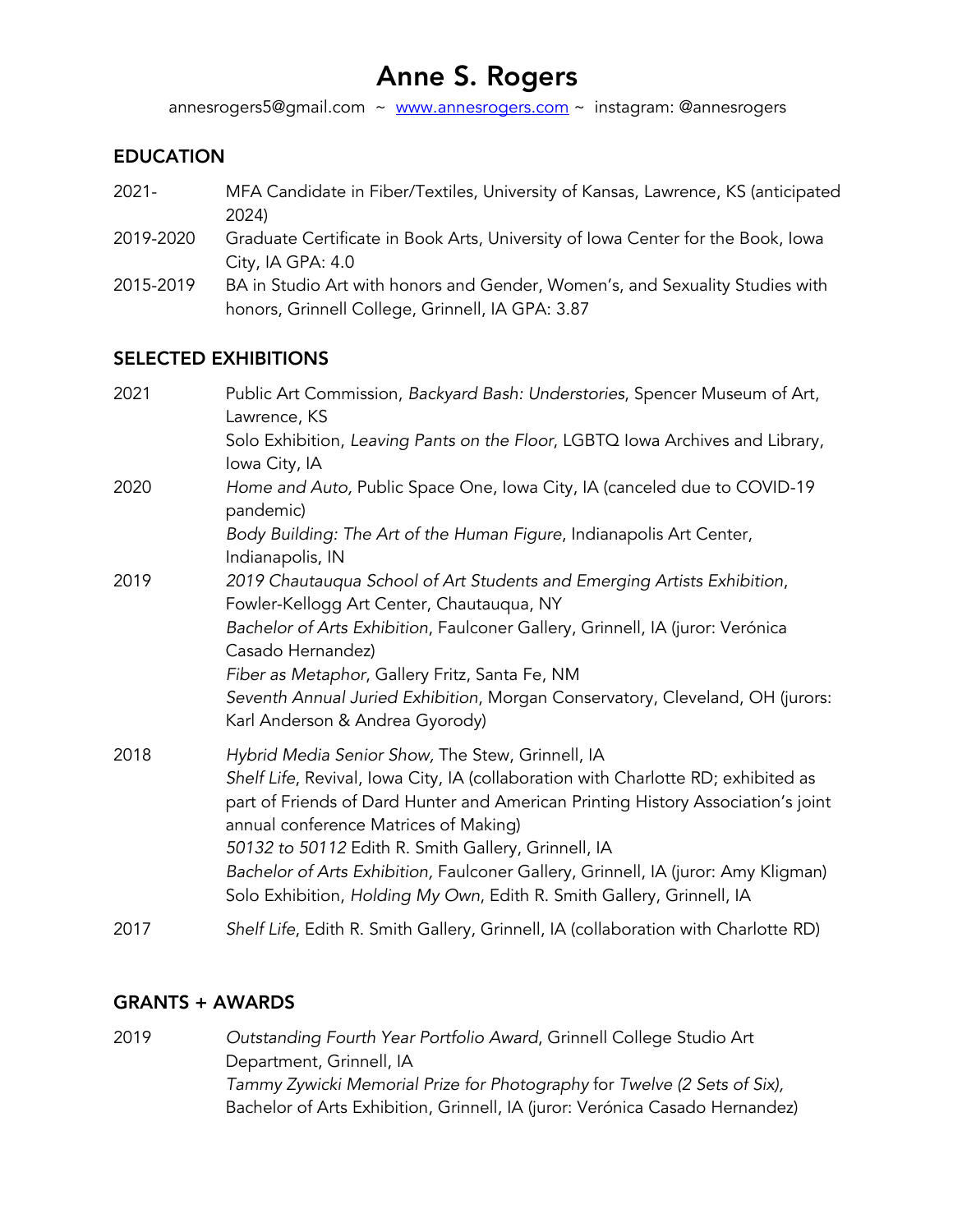*Louis Glenn Zirkle Memorial Prize for Sculpture* for *Earplugs* (collaboration with Martin Chamberlin), Bachelor of Arts Exhibition, Grinnell, IA (juror: Verónica Casado Hernandez) *Award for Excellence* for *Clothed System*, Seventh Annual Juried Exhibition, Morgan Conservatory, Cleveland, OH 2018 *Louis Glenn Zirkle Memorial Prize for Sculpture* for *Clothed System*, Bachelor of Arts Exhibition, Grinnell, IA (Juror: Amy Kligman, Artistic Director, Charlotte Street Foundation, Kansas City, MO) *Outstanding Third Year Portfolio Award*, Grinnell College Studio Art Department, Grinnell, IA *Summer Internship Funding Grant*, Grinnell College Center for Careers, Life, and Service, Grinnell, IA

2017 *Arts and Administration Internship Funding Grant*, Grinnell College Center for Careers, Life and Services, Grinnell, IA

#### RESIDENCY + RELATED EXPERIENCE

- 2019 *Summer Residency Program*, Chautauqua School of Visual Art, Chautauqua, NY Artist Talk, *Chautauqua School of Art Artist Presentations*, Hultquist Center, Chautauqua, NY
- 2017-2019 *Figure Drawing Coordinator,* Studio Art Department, Grinnell College Member, *Studio Art Student Educational Policy Committee (SEPC)*, Grinnell College, Grinnell, IA
- 2018 *Figure Drawing Teaching Assistant*, Studio Art Department, Grinnell College *Arts Studio and Administrative Intern,* Española Valley Fiber Arts Center, Española, NM *Studio Assistant*, Lee Emma Running, Grinnell, IA ` *Exhibition Design & Installation Assistant,* Faulconer Gallery, Grinnell, IA *Administrative Studio Assistant*, Jen P. Harris, Iowa City, IA Juror, *Fall Fiber Fiesta,* Española Valley Fiber Arts Center, Santa Fe, NM Artist Talk, *140 Seconds,* The Stew, Grinnell, IA
- 2017 *Studio Intern,* Cave Paper, Minneapolis, MN *Administrative Intern,* Hand Papermaking Magazine, Mendota Heights, MN

# EXHIBITION DESIGN & CURATION

| 2019 | Bachelor of Arts Exhibition*, Faulconer Gallery, Grinnell, IA |
|------|---------------------------------------------------------------|
| 2018 | Color and Contrast*, 1021 High Street, Grinnell, IA           |

*One Night Only\**, Art House, Grinnell, IA